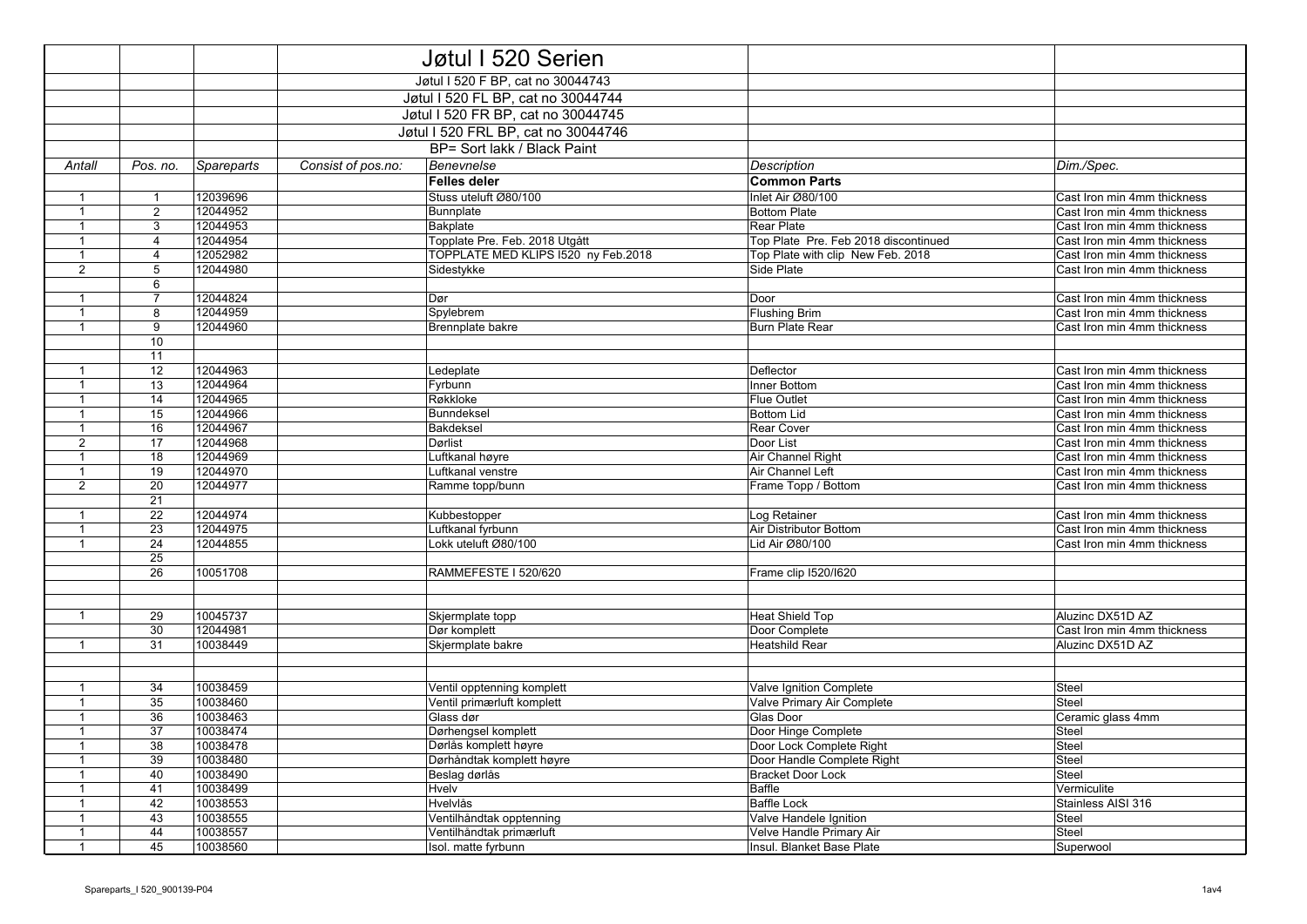|                   |            |                      |                    | Jøtul I 520 Serien                                                 |                                                                           |                             |
|-------------------|------------|----------------------|--------------------|--------------------------------------------------------------------|---------------------------------------------------------------------------|-----------------------------|
|                   |            |                      |                    | Jøtul I 520 F BP, cat no 30044743                                  |                                                                           |                             |
|                   |            |                      |                    | Jøtul I 520 FL BP, cat no 30044744                                 |                                                                           |                             |
|                   |            |                      |                    | Jøtul I 520 FR BP, cat no 30044745                                 |                                                                           |                             |
|                   |            |                      |                    |                                                                    |                                                                           |                             |
|                   |            |                      |                    | Jøtul I 520 FRL BP, cat no 30044746                                |                                                                           |                             |
|                   |            |                      |                    | BP= Sort lakk / Black Paint                                        |                                                                           |                             |
| Antall            | Pos. no.   | Spareparts           | Consist of pos.no: | Benevnelse                                                         | <b>Description</b>                                                        | Dim./Spec.                  |
| 1                 | 46         | 10038561             |                    | Isol. matte bak                                                    | Insul. Blanket Rear                                                       | Superwool                   |
|                   | 47         |                      |                    |                                                                    |                                                                           |                             |
|                   | 48         |                      |                    |                                                                    |                                                                           |                             |
| $\mathbf{1}$      | 49         | 10038550             |                    | Skjermplate forlenger                                              | <b>Heatshield Extention</b>                                               | Aluzinc DX51D AZ            |
| 14                | 50         | 10026601             |                    | Glassklips I570 25X18                                              | Glass Clip 1570 25X18                                                     | <b>Stainless Steel</b>      |
| 6 til 10          | 51         | 10023544             |                    | 6kt skr m/fl M6x10 DIN6921 8.8                                     | Hex FI Bolt DIN6921-M6x10-8.8                                             | Steel                       |
| 6                 | 52         | 10023561             |                    | Skrue sylh inn6k DIN7984 M6x8-8.8                                  | Hex Socket Head Cap Screw DIN7984 M6x8-8.8                                | Steel                       |
| 4 til 8           | 53         | 10023576             |                    | Skrue sett M6x25 DIN916                                            | Threadpin M6x25 DIN916                                                    | Steel                       |
| $\overline{4}$    | 54         | 10023586             |                    | Skrue senkh innv6k DIN7991 M6x12-10.9                              | Flat Head Countersunk Socket DIN7991 M6x12-10.9                           | Steel                       |
| 45                | 55         | 10023662             |                    | 6kt skr m/fl M8x20 DIN6921 8.8                                     | Hex FI Bolt DIN6921-M8x20-8.8                                             | Steel                       |
|                   | 56         | 10023663             |                    | 6kt skr m/fl M8x25 DIN6921 8.8                                     | Hex FI Bolt DIN6921-M8x25-8.8                                             | Steel                       |
| $\overline{2}$    | 57         | 10023665             |                    | 6kt skr m/fl M8x40 DIN6921 8.8                                     | Hex FI Bolt DIN6921-M8x40-8.8                                             | Steel                       |
| $\overline{4}$    | 58         | 10038419             |                    | Høydejusteringsskrue M8x30                                         | Hight Adjustment Screw M8x30                                              | Steel                       |
|                   | 59         |                      |                    |                                                                    |                                                                           |                             |
| $\overline{4}$    | 60         | 10023680             |                    | Skrue platesekskant flens 4,2x13 DIN 6928                          | Tapping Screw 4,2x13 DIN 6928                                             | <b>Steel</b>                |
| $\overline{4}$    | 61         | 10023588             |                    | Skrue sylh innv6k DIN 912 M6x12                                    | Hex Socket Head Cap Screw DIN 912 M6x12                                   | Steel                       |
| $\overline{12}$   | 62         | 10023559             |                    | Skive Ø8,4xØ20x1,5 St 8,8 Elzn                                     | Washer Ø8,4xØ20x1,5 St 8,8 Elzn                                           | Steel                       |
|                   |            |                      |                    |                                                                    |                                                                           |                             |
|                   |            |                      |                    |                                                                    |                                                                           |                             |
| $\overline{2}$    | 65         | 10025214             |                    | Pakn for sideglass/brennplate Ø6,4 m/lim                           | Gasket for side glas Ø6,4 with glue                                       | LD 250-2 graph Ø6,4x1120mm  |
| $\mathbf{1}$      | 66         | 10025214             |                    | Pakn for bunndeksel Ø6,4 m/lim                                     | Gasket for bottom cover Ø6,4 w/qlue                                       | LD 250-2 graph Ø6,4x1000mm  |
| $\mathbf{1}$      | 67         | 10025214             |                    | Pakn for røykkloke Ø6,4 m/lim                                      | Gasket for flue outlet cover Ø6,4 w/glue                                  | LD 250-2 graph Ø6,4x2400mm  |
| $\mathbf{1}$      | 68         | 10025214             |                    | Pakn for luftkanal høyre Ø6,4 m/lim                                | Gasket for air channel right Ø6,4x w/glue                                 | LD 250-2 graph Ø6,4x920mm   |
| $\mathbf{1}$      | 69         | 10025214             |                    | Pakn for luftkanal venstre Ø6,4 m/lim                              | Gasket for air channel left Ø6,4 w/glue                                   | LD 250-2 graph Ø6,4x920mm   |
| $\mathbf{1}$      | 70         | 10025214             |                    | Pakning for glass Ø6,4 m/lim                                       | Gasket for glas Ø6,4 with glue                                            | LD 250-2 graph Ø6,4x2440mm  |
| $\mathbf{1}$      | 71         | 10025181             |                    | Pakn snor for dør Ø9,5mm                                           | Gasket for door Ø9,5mm                                                    | LD-375 graph Ø9,5x1900mm    |
| $\mathbf{1}$      | 72         | 10025214             |                    | Pakn for bakplate Ø6,4 m/lim                                       | Gasket for back plate Ø6,4 w/glue                                         | LD 250-2 graph Ø6,4x1250mm  |
| $\mathbf{1}$      | 73         | 10025214             |                    | Pakn for bakdeksel Ø6,4 m/lim                                      | Gasket for rear cover Ø6,4 w/qlue                                         | LD 250-2 graph Ø6,4x400mm   |
| $\mathbf{1}$      | 130        | 12047292             |                    | Ventildeksel Innv. MK2                                             | Valve Cover Int. MK2                                                      | Cast Iron min 4mm thickness |
| $\mathbf{1}$      | 131        | 12047251             |                    | Bunnplate MK2 Pre. Feb. 2018 Utgått                                | Bottom Plate MK2 Pre. Feb 2018 discontinued                               | Cast Iron min 4mm thickness |
|                   | 131        | 12052981             |                    | BUNNPLATE MED KLIPS 1520 MK2 Ny Feb. 2018                          | Bottom Plate with clip MK2 New. Feb 2018                                  | Cast Iron min 4mm thickness |
| $\mathbf{1}$      | 132        | 12047291             |                    | <b>Bunndeksel MK2</b>                                              | <b>Bottom Cover MK2</b>                                                   | Cast Iron min 4mm thickness |
| $\mathbf{1}$      | 134        | 10047777             |                    | Ventil primær kompl MK2                                            | Valve Assembly Primary MK2                                                | Steel                       |
| $\mathbf{1}$      | 135        | 10047776<br>10047202 |                    | Ventil oppten. kompl MK2                                           | Valve Assembly Ignite MK2                                                 | Steel<br>Steel              |
| 3                 | 136        |                      |                    | Ventilfiær                                                         | <b>Valve Spring</b>                                                       |                             |
| $\mathbf{1}$      | 137        | 10025214<br>10025214 |                    | Pakn for bunndeksel Ø6,4 m/lim<br>Pakn for ventildeksel Ø6.4 m/lim | Gasket for Bottom Cover Ø6,4 w/glue<br>Gasket for Valve Cover Ø6.4 w/glue | LD 250-2 graph Ø6,4x1230mm  |
| $\mathbf{1}$      | 138        |                      |                    |                                                                    |                                                                           | LD 250-2 graph Ø6,4x1380mm  |
| $\mathbf{1}$      | 139        | 10048199<br>10048198 |                    | Isolasjonsmatte fyrbunn mittstykke                                 | Insulation Mid Blanket Base Plate                                         | Superwool                   |
| $\overline{2}$    | 140        | 10023599             |                    | Isolasjonsmatte fyrbunn side                                       | Insulation Blanket Base Plate Side                                        | Superwool<br>Steel          |
| 3                 | 141<br>142 |                      |                    | Skrue sylh innv6k-DIN912- M8x12-8.8                                | Hex Socket Head Cap Screw- DIN912- M8x12-8.8                              | Steel                       |
| 5<br>$\mathbf{1}$ | 143        | 10023661<br>10048606 |                    | 6kt skr m/fl - DIN6921-M8x16-8.8                                   | Hex FL Bolt DIN6921 M8x16-8.8                                             | Steel                       |
|                   |            |                      |                    | Skrue sylh innv6kLavH-DIN7984- M4x6 -8.8                           | Hex Soket Head Cap Screw DIN7984-M4x6-8.8                                 |                             |
|                   |            |                      |                    |                                                                    |                                                                           |                             |
|                   |            |                      |                    | for Jøtul I 520 F BP, cat no 30044743:                             |                                                                           |                             |
| $\overline{2}$    | 6          | 12044956             |                    | Lokk side                                                          | Lid side                                                                  | Cast Iron min 4mm thickness |
| $\mathbf{1}$      | 10         | 12044961             |                    | Brennplate høyre                                                   | Burn plate right                                                          | Cast Iron min 4mm thickness |
| $\mathbf{1}$      | 11         | 12044962             |                    | Brennplate venstre                                                 | Burn plate left                                                           | Cast Iron min 4mm thickness |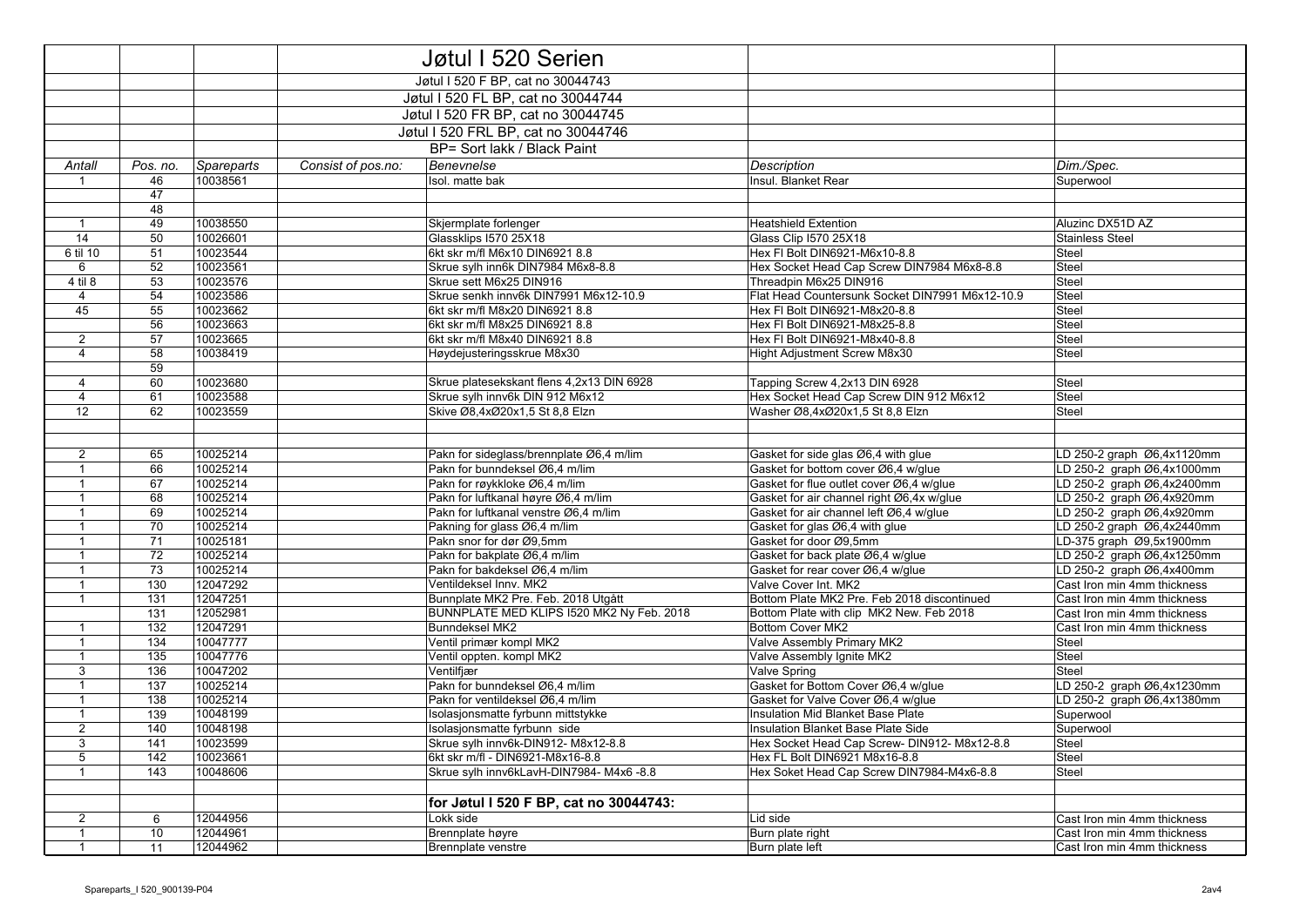|                                |            |                      |                            | Jøtul I 520 Serien                          |                                     |                             |
|--------------------------------|------------|----------------------|----------------------------|---------------------------------------------|-------------------------------------|-----------------------------|
|                                |            |                      |                            | Jøtul I 520 F BP, cat no 30044743           |                                     |                             |
|                                |            |                      |                            | Jøtul I 520 FL BP, cat no 30044744          |                                     |                             |
|                                |            |                      |                            | Jøtul I 520 FR BP, cat no 30044745          |                                     |                             |
|                                |            |                      |                            | Jøtul I 520 FRL BP, cat no 30044746         |                                     |                             |
|                                |            |                      |                            |                                             |                                     |                             |
|                                |            |                      |                            | BP= Sort lakk / Black Paint                 |                                     |                             |
| Antall                         | Pos. no.   | Spareparts           | Consist of pos.no:         | Benevnelse                                  | Description                         | Dim./Spec.                  |
| 2                              | 21         | 12044978             |                            | Ramme front H/V                             | Frame front R/L                     | Cast Iron min 4mm thickness |
| $\mathbf{1}$                   | 32         | 10038450             |                            | Skjermplate høyre                           | Heatshield right<br>Heatshield left | Aluzinc DX51D AZ            |
| $\mathbf{1}$<br>$\overline{2}$ | 33<br>47   | 10038451<br>10038562 |                            | Skjermplate venstre                         | Insulation blanket side             | Aluzinc DX51D AZ            |
|                                |            |                      |                            | Isolasjonsmatte side                        |                                     | Superwool                   |
|                                |            |                      |                            |                                             |                                     |                             |
|                                |            |                      |                            | for Jøtul I 520 FL BP, cat no 30044744:     |                                     |                             |
| $\mathbf{1}$                   | 6          | 12044956             |                            | Lokk side                                   | Lid side                            | Cast Iron min 4mm thickness |
| $\mathbf{1}$                   | 10         | 12044961             |                            | Brennplate høyre                            | Burn plate right                    | Cast Iron min 4mm thickness |
| $\mathbf 1$                    | 25         | 12044979             |                            | Ramme side H/V                              | Frame side R/L                      | Cast Iron min 4mm thickness |
| $\overline{1}$                 | 32         | 10038450             |                            | Skjermplate høyre                           | Heatshield right                    | Aluzinc DX51D AZ            |
| $\mathbf{1}$                   | 47         | 10038562             |                            | Isolasjonsmatte side                        | Insulation blanket side             | Superwool                   |
| $\mathbf{1}$                   | 48         | 10038464             |                            | Glass side                                  | Glass side                          | Ceramic glass 4mm           |
| 4                              | 59         | 10023650             |                            | Skrue sett M6x50 DIN 916                    | Socket Set Screw M6x50 DIN 916      | Steel                       |
|                                |            |                      |                            |                                             |                                     |                             |
|                                |            |                      |                            |                                             |                                     |                             |
|                                |            |                      |                            |                                             |                                     |                             |
|                                |            |                      |                            | for Jøtul I 520 FR BP, cat no 30044745:     |                                     |                             |
| $\overline{1}$                 | 6          | 12044956             |                            | Lokk side                                   | Lid side                            | Cast Iron min 4mm thickness |
| $\mathbf{1}$                   | 11         | 12044962             |                            | Brennplate venstre                          | Burn plate left                     | Cast Iron min 4mm thickness |
|                                | 25         | 12044979             |                            | Ramme side H/V                              | Frame side R/L                      | Cast Iron min 4mm thickness |
| $\mathbf 1$                    | 33         | 10038451             |                            | Skjermplate venstre                         | Heatshield left                     | Aluzinc DX51D AZ            |
| $\mathbf{1}$                   | 47         | 10038562             |                            | Isolasjonsmatte side                        | Insulation blanket side             | Superwool                   |
| $\mathbf{1}$                   | 48         | 10038464             |                            | Glass side                                  | Glass side                          | Ceramic glass 4mm           |
| $\overline{4}$                 | 59         | 10023650             |                            | Skrue sett M6x50 DIN 916                    | Socket Set Screw M6x50 DIN 916      | <b>Steel</b>                |
|                                |            |                      |                            |                                             |                                     |                             |
|                                |            |                      |                            |                                             |                                     |                             |
|                                |            |                      |                            | for Jøtul I 520 FRL BP, cat no 30044746:    |                                     |                             |
| $\overline{2}$                 | 25         | 12044979             |                            | Ramme side H/V                              | Frame side R/L                      | Cast Iron min 4mm thickness |
| $\overline{2}$                 | 48         | 10038464             |                            | Glass side                                  | Glass side                          | Ceramic glass 4mm           |
| 8                              | 59         | 10023650             |                            | Skrue sett M6x50 DIN 916                    | Socket Set Screw M6x50 DIN 916      | Steel                       |
|                                |            |                      |                            |                                             |                                     |                             |
|                                |            |                      |                            | Tilleggsutstyr                              | <b>Optionals</b>                    |                             |
| $\overline{1}$                 | 100<br>111 | 51044759<br>12044838 | 111 112, 113, 114, 115, 56 | <b>Benstativ komplett</b><br>Benstativ topp | Rack complete                       | Cast Iron min 4mm thickness |
| $\mathbf{1}$<br>$\overline{4}$ |            |                      |                            |                                             | Leg frame top                       | Cast Iron min 4mm thickness |
| $\overline{4}$                 | 112<br>113 | 12016626<br>12014969 |                            | Ben                                         | Leg<br>Connector for leg            | Cast Iron min 4mm thickness |
| $\overline{4}$                 | 114        | 10026167             |                            | Skjøtestykke for ben<br>Fotskrue            | Foot Screw                          | Steel                       |
|                                | 115        | 10023667             |                            | 6kt mutter m/f M8 DIN6923 8                 | Hex flange nut M8 DIN6923 8         | Steel                       |
| 4<br>$\overline{4}$            | 56         | 10023663             |                            | 6kt skr m/fl M8x25 DIN6921 8.8              | Hex FI Bolt DIN6921-M8x25-8.8       | Steel                       |
|                                |            |                      |                            |                                             |                                     |                             |
| $\mathbf{1}$                   | 101        | 50045755             |                            | Konveksjonstopp komplett I520 F             | Convection top complete I520 F      |                             |
|                                |            |                      |                            |                                             |                                     |                             |
| $\mathbf{1}$                   | 125        | 10038452             |                            | Konveksjonstopp m/stuss                     | Convection top incl outlet          | Aluzink DX 51 D+AS          |
| $\overline{4}$                 | 60         | 10023680             |                            | Skrue platesekskant flens 4,2x13 DIN 6928   | Tapping Screw 4,2x13 DIN 6928       | Steel                       |
|                                |            |                      |                            |                                             |                                     |                             |
| $\mathbf{1}$                   | 102        | 50045754             |                            | Dørlås komplett høyrehengsel I520           | Door Lock Complete Right Hinge I520 |                             |